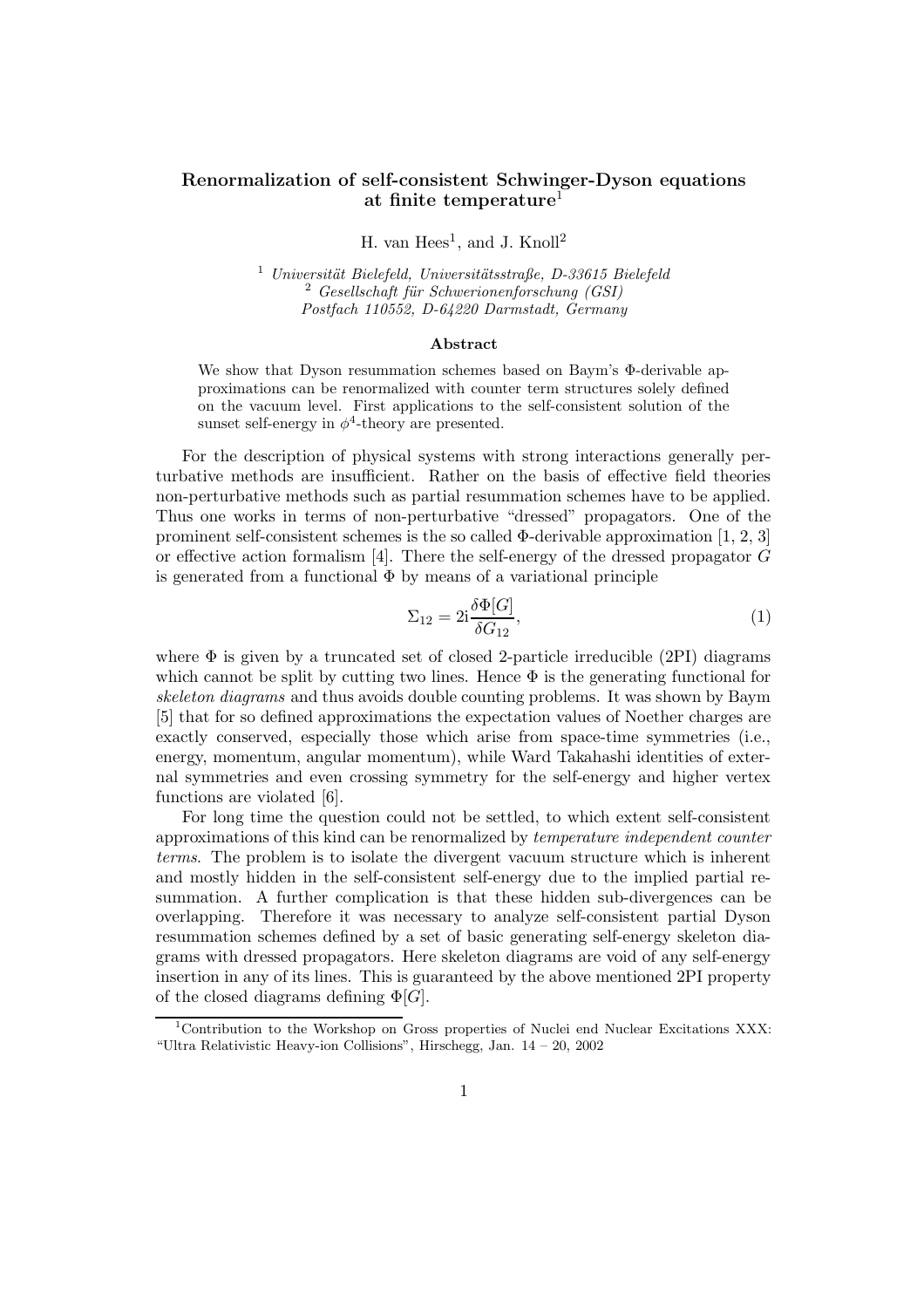In terms of perturbative diagrams this leads to an infinite iterative insertion of all basic 1PI-diagrams. The sum of all these perturbative diagrams defines the self-consistent self-energy which determines the dressed propagator. Typical 1PI diagrams defining the self-consistent vacuum self-energy and the temperature or matter dependent pieces in  $\phi^4$  theory up to the self-consistent sunset diagram are the following

$$
-i\Sigma = \underbrace{\bigodot}_{\text{basic diagrams}} + \underbrace{\bigodot}_{\text{generic diagrams}} + \cdots + \underbrace{\bigodot}_{\text{generated perturbative diagrams}} + \underbrace{\bigodot}_{(2)}
$$
 (2)

Here the full lines specify the self-consistent vacuum propagators, while the dotted lines denote its temperature dependent pieces given by the KMS condition, i.e., which contain the Bose-Einstein factors. The basic diagrams define the selfconsistent vacuum self-energy, which needs to be renormalized. At finite temperature the generated diagrams appear, resulting from iterative insertions of basic type diagrams, replacing one or more lines by dotted lines and omitting all diagrams which contain vacuum self energy insertions (perturbation theory starting from the self consistent vacuum level). Also in these T-dependent diagrams all subdiagrams entirely built up by vacuum propagators, which have at most four external lines, are divergent and have to be renormalized. These structures, however, appear in a nested and overlapping way such that first the innermost subdiagrams have to be renormalized through counter-terms given by the reduced diagrams where the divergent sub-pieces are contracted to a point. The so obtained reduced diagrams themselves are to be subjected to the same procedure. This iterative process is formalized as the BPHZ-renormalization scheme. For the self-consistent scheme under consideration the key issue is to find a compact iteration procedure that generates all the required counter-terms at once.

Within the real-time formalism [7, 8] we could show for the first time in general terms that such a strategy is possible [9]. In order to isolate the divergent vacuum subdiagrams from the temperature dependent remainder the use of the real-time formulation and the BPHZ-prescription of renormalization theory is crucial: By a systematic expansion around the self-consistent vacuum solution we split the selfenergy and the propagator in three parts

$$
\Sigma = \Sigma^{(\text{vac})} + \Sigma^{(0)} + \Sigma^{(r)}, \ G = G^{(\text{vac})} + G^{(\text{vac})} \Sigma^{(0)} G^{(\text{vac})} + G^{(r)}.
$$
 (3)

Here the vacuum parts are the renormalized self-consistent diagonal elements of the real-time matrix  $\{-+\}$ -formalism for the two-point functions, while  $\Sigma^{(0)}$  is the self-energy part which is linear in  $G - G<sup>(vac)</sup>$ , i.e.,

$$
\Sigma^{(0)} = \int d(34) \Gamma_{12;34}^{(4,\text{vac})} [G - G^{(\text{vac})}]_{34} \quad \text{with} \quad \Gamma_{12;34}^{(4,\text{vac})} = -2i \frac{\delta^2 \Gamma[G]}{\delta G_{12} \delta G_{34}} \bigg|_{T=0} . \quad (4)
$$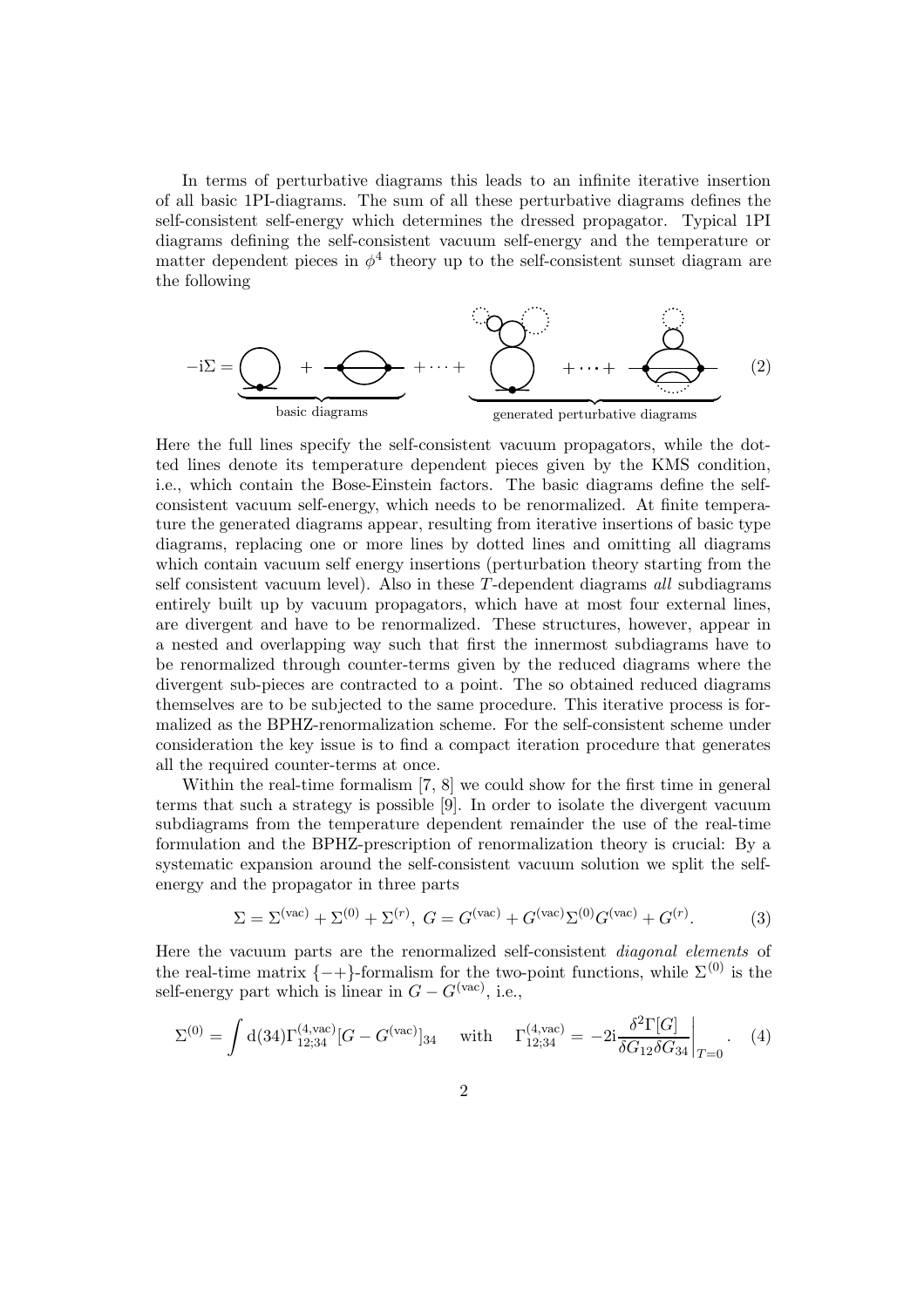The abbreviation  $\int d(1...k)$  stands for the integration over the space-time variables  $1, \ldots, k$  with the time variable running along the real-time Schwinger-Keldysh contour. Power counting together with Weinberg's theorem shows that the asymptotic behavior of the various self-energy parts in (3) is  $O(p^2)$ ,  $O(p^0)$ , and  $O(p^{-2})$  (modulo logarithms which are unimportant concerning the convergence properties of the selfconsistent diagrams) respectively. Since  $\Sigma^{(0)}$  is linear in  $G - G^{(vac)}$  it is clear that it obeys itself a linear integral equation in terms of  $G^{(r)}$  which behaves asymptotically as  $O(p^{-6})$ :

$$
\Sigma_{12}^{(0)} = \int d(34)\Lambda_{12;34} G_{34}^{(r)}, \tag{5}
$$

where  $\Lambda$  has to be determined by the vacuum Bethe-Salpeter (BS) ladder-equation

$$
\Lambda_{12;34} = \Gamma_{12;34}^{(4,\text{vac})} + i \int d(3'4'56) \Gamma_{12;3'4'}^{(4,\text{vac})} G_{3'5}^{(\text{vac})} G_{4'6}^{(\text{vac})} \Lambda_{56;34}.
$$
 (6)

The corresponding momentum integral is logarithmically divergent and a detailed BPHZ-analysis yields a set of renormalized equations in momentum space

$$
\Lambda^{(\text{ren})}(0,q) = \Lambda^{(\text{ren})}(0,0) + \Gamma^{(4,\text{vac})}(0,q) - \Gamma^{(4,\text{vac})}(0,0)
$$
(7)  
+ 
$$
i \int \frac{d^4l}{(2\pi)^4} \Lambda^{(\text{ren})}(0,l) [G^{(\text{vac})}(l)]^2 [\Gamma^{(4,\text{vac})}(l,q) - \Gamma^{(4,\text{vac})}(l,0)],
$$
  

$$
\Lambda^{(\text{ren})}(p,q) = \Lambda^{(\text{ren})}(0,q) + \Gamma^{(4,\text{vac})}(p,q) - \Gamma^{(4,\text{vac})}(0,q)
$$
(8)  
+ 
$$
i \int \frac{d^4l}{(2\pi)^4} [\Gamma^{(4,\text{vac})}(p,l) - \Gamma^{(4,\text{vac})}(0,l)][G^{(\text{vac})}(l)]^2 \Lambda^{(\text{ren})}(l,q),
$$

to be solved in kind of sweep up (7) - sweep down (8) method. Here  $\Lambda^{\text{ren}}(0,0)$  defines the renormalization condition. The 2PI property of  $\Gamma^{(4,\text{vac})}$  and Weinberg's power counting theorem ensure that the differences of  $\Gamma^{(4,\text{vac})}$  appearing in the latter equations are of negative degree of divergence with respect to their integration variable and thus all these integrals are finite. In this pure vacuum equation all quantities are to be read as the time ordered (i.e., the  $\{--\}$ -components). Since  $\Lambda^{(4,\text{vac})}(p,q)$ is of  $O(q^0)$  for fixed p the equation (5) is finite since  $G^{(r)}(p) = O(p^{-6})$ . The finite temperature self-energy is thus rendered finite with pure vacuum counter terms by substitution of the renormalized four-point BS-function in (5). The remainder  $\Sigma^{(r)}$  is finite by itself after subtracting the explicit vacuum subdivergences, since it contains at least two factors  $G - G<sup>(vac)</sup>$ .

Furthermore we could show that also the generating functional can be renormalized by the same counter-terms and finally the renormalized self-energy is defined by Eq. (1), where  $\Phi$  is to be read as the *renormalized functional*. An analytic continuation from the real-time to imaginary-time quantities then provides renormalized expressions for thermal equilibrium such as the thermodynamic potentials (like pressure or entropy) which are thermodynamically and dynamically consistent. For details of the complete renormalization formalism see [9].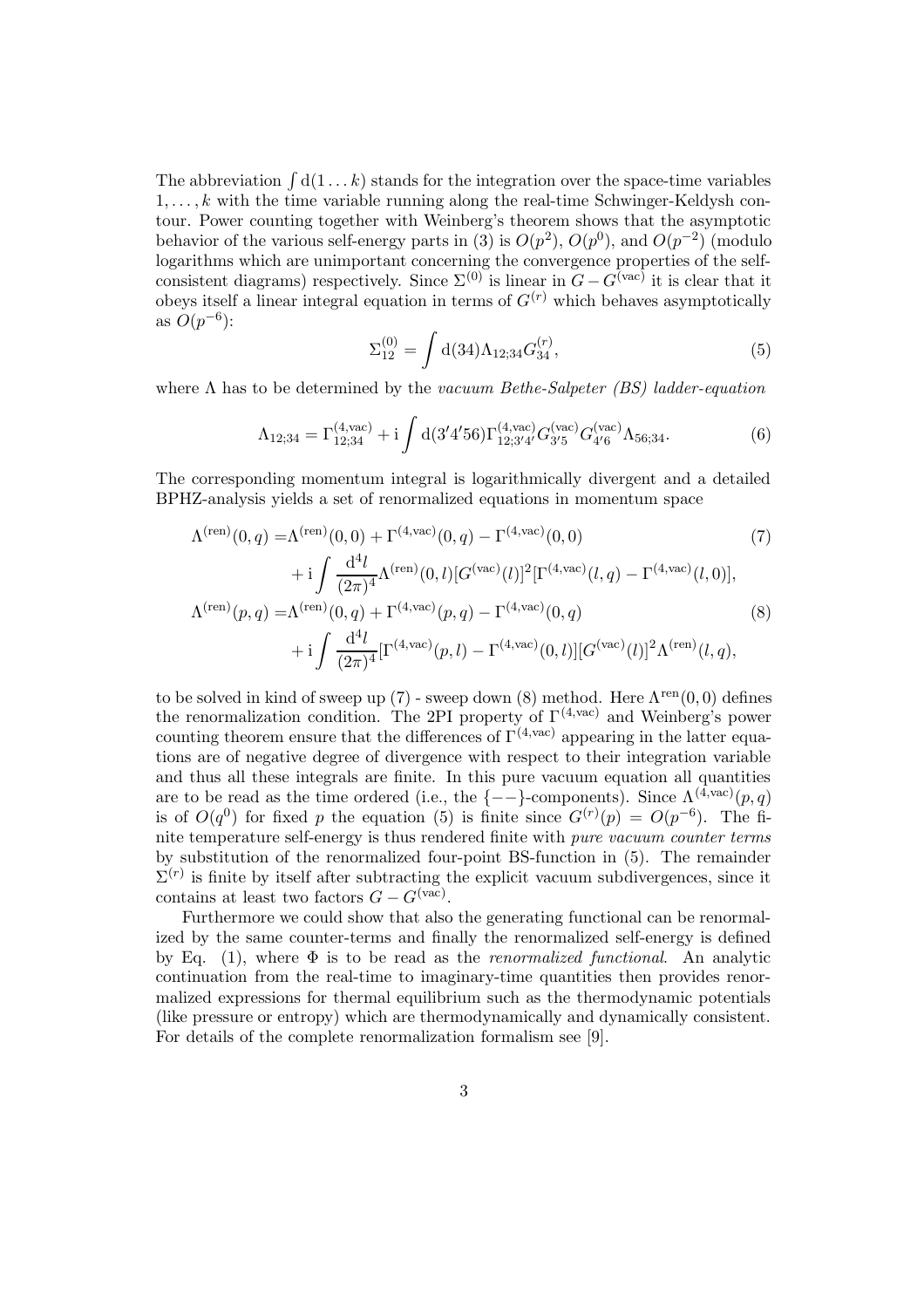

Figure 1: The real and imaginary part of the self-consistent self-energy for  $\lambda/24\phi^4$  were calculated. A full calculation without further approximations could be achieved. The main effect of selfconsistency is that the higher masses due to the tadpole contribution, which is dominant for the real part of the self-energy lowers the phase-space available for decays into three particles while the growing finite width itself induces a further broadening.



Figure 2: Real (left) and imaginary part (right) of the self-consistent self-energy for  $\lambda = 30$ ,  $m = 140$ MeV and  $T = 250$ MeV as a function of  $p_0$  for various 3-momenta.

First applications in next to leading order approximation to  $\phi^4$ -theory, including both, the self-consistent tadpole and the sunset-diagram for the self-energy, were presented [11]. We could demonstrate that not only the UV-problem but also the resulting singularities at the on-shell pole of the vacuum propagator could be tackled numerically. The self-consistent solutions are then obtained iteratively. The finite temperature results for the self-consistent case are shown in Fig. 1 in a 3-dimensional plot over the  $(p_0, |\vec{p}|)$ -plane illustrating that the entire calculations are performed with the full dependence on energy and momentum on a  $200 \times 200$  lattice. Details can be extracted from the cuts shown for a set of selected momenta in Fig. 2.

The main qualitative results are similar for both the perturbative and the selfconsistent calculation: In the vacuum and self-consistent pure tadpole case the selfenergy shows a threshold cut resulting from the decay into three particles, i.e.,  $p_0^2 - \bar{p}^2 \ge 9M^2$ . Adding the sunset self-energy leads to a spectral width which dissolves this threshold such that the self-energy shows spectral strength (imaginary parts) at all energies. While the growing high-energy tail is related to the decay of virtual bosons into three particles, at finite temperature, as a new component, a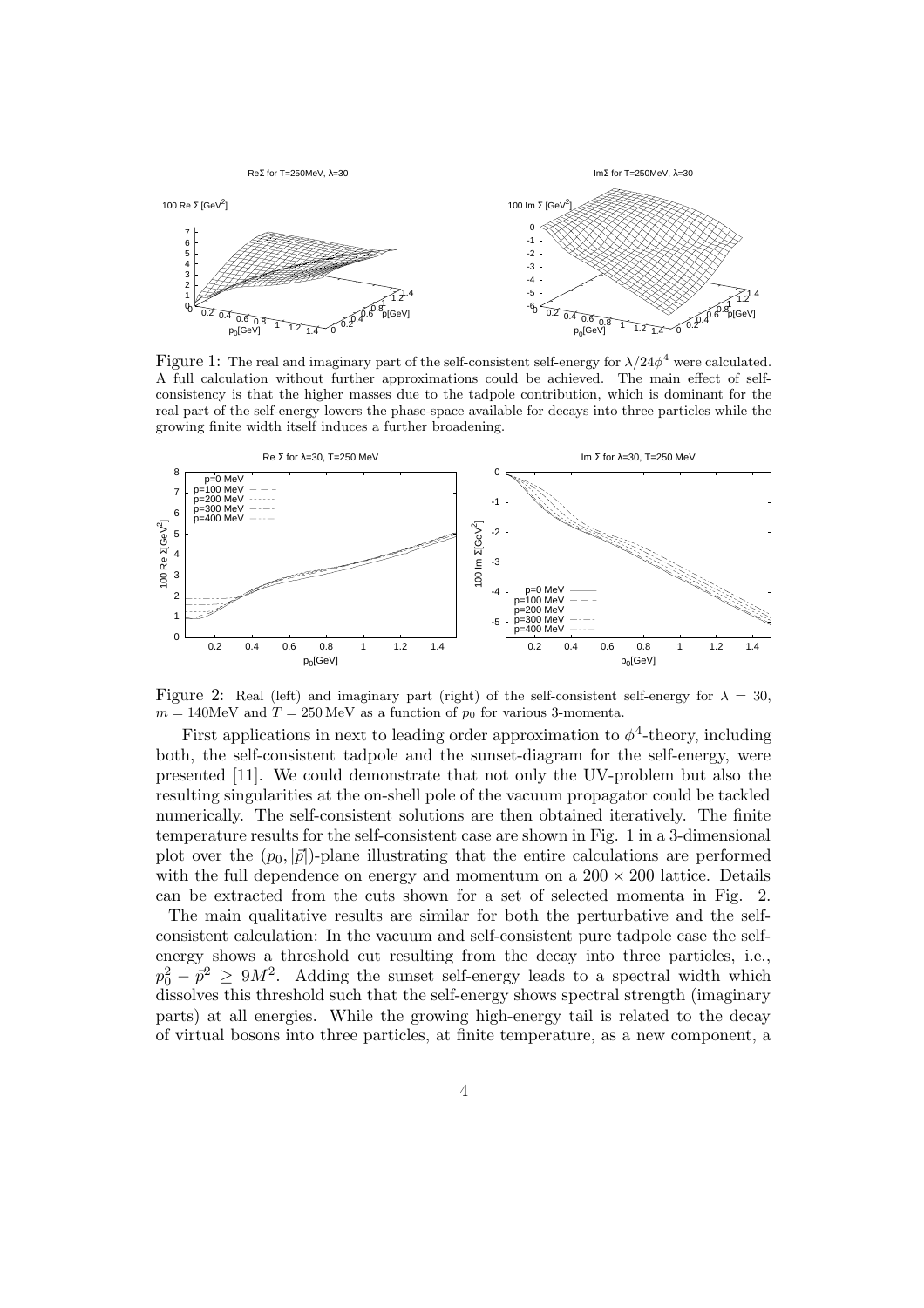

Figure 3: The in-medium effective masses M (left) and spectral widths  $\Gamma$  (right) of the particles for the various approximations described in the text as a function of the system's temperature T. low-energy plateau in Im  $\Sigma^R$  emerges from in-medium scattering processes.

Various balancing effects are encountered for the self-consistent case: For sufficiently large couplings and/or temperatures the self-consistent treatment shows quantitative effects on the width. The finite spectral width itself leads to a further broadening of the width and a smoothing of the structures as a function of energy. This is however counter balanced by the behavior of the real part of the self-energy, which, as discussed below, essentially shifts the in-medium mass upwards. This reduces the available phase space for real processes. With increasing coupling strength  $\lambda$  a nearly linear behavior of Im  $\Sigma^R$  with  $p_0$  results implying a nearly constant damping width given by  $-\text{Im }\Sigma^R/p_0$ .

The overall normalization of the real part of  $\Sigma^{\mathcal{R}}$  is determined by the renormalization procedure. In this case there are three counter balancing effects. First the tadpole loop shifts the mass to higher values. As the tadpole is less effective for higher masses this effect weakens itself in the self-consistent tadpole treatment, c.f. Figs. 3. However, since the sunset part adds spectral width, it indirectly contributes to the tadpole loop. Since spectral strength at the lower mass side carries higher statistical weights, the tadpole loop in turn leads to a further increase of the mass shift, c.f. the perturbative calculations of sunset & tadpole in Fig. 3.

The direct contributions of the sunset terms to the real part of the self-energy become relevant at higher couplings and temperatures. Then the self-consistency leads to significant effects which contributes to a net down-shift of the real part of the self energy or in-medium mass  $M$ . The latter effect finally overrules the tadpole shift and indeed leads to an overall negative mass shift compared to the (tadpole dominated) perturbative result. These effects are illustrated in Fig. 3 where the in-medium effective mass M and width  $\Gamma$  of the corresponding "quasiparticles" are plotted against the temperature. Thereby M and  $\Gamma$  are defined as the quasi-particle energy  $M = p_0$  at vanishing real part of the dispersion relation  $[p_0^2 - m^2 - \text{Re}\Sigma(p_0, \vec{p})]_{p=(M,\vec{0})} = 0$  for  $\vec{p} = 0$ , and through  $\Gamma = -\text{Im }\Sigma(p)/p_0|_{p=(M,\vec{0})}$ , respectively.

We have shown that it is possible to use the renormalization scheme, proposed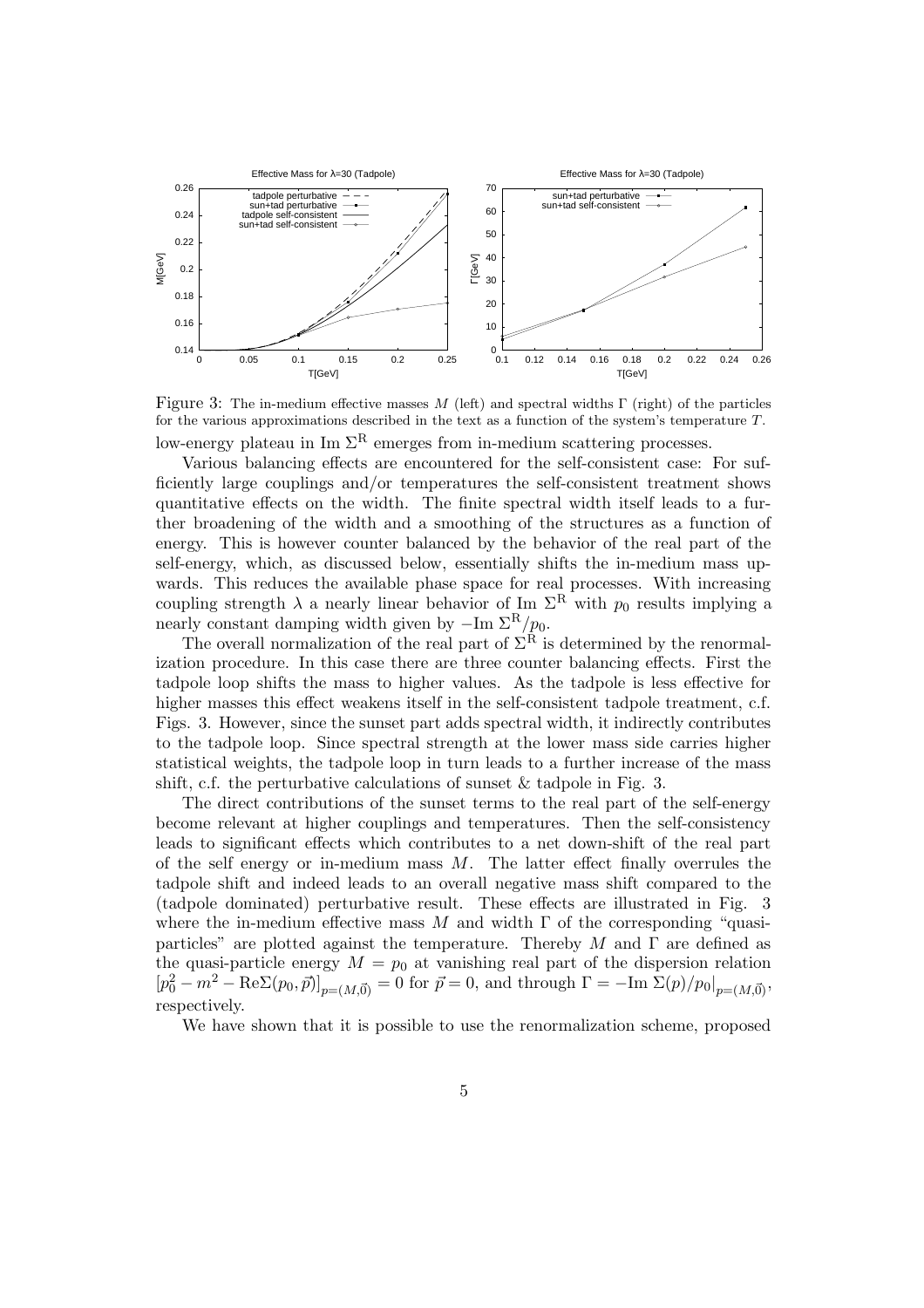in [9], for numerical investigations of the self-consistent approximations for the self-energy derived from the truncated effective action formalism on the 2PI level. Thereby it is very important to isolate the divergent vacuum parts consistently, in particular the implicit or hidden ones, from all convergent and in particular temperature or more generally matter-dependent parts. This could be provided by the ansatz within the real-time formalism of quantum field theory which allows to separate vacuum expressions from genuine finite temperature parts of the propagator and the self-energy. The results promise that the method, which is conserving [5, 12] and thermodynamically consistent, can also be applied for the genuine non-equilibrium case, i.e., in quantum transport [13, 14] or for the solution of the renormalized Kadanoff-Baym equations.

The investigation of the symmetry properties of  $\Phi$ -derivable approximations is the subject of a forthcoming publication [10]. It is known that in general the symmetries of the classical action which lead to Ward-Takahashi identities for the proper vertex-functions are violated for the self-consistent Dyson resummation for the functions beyond the one-point level, i.e., at the correlator level. The reason is that, although the *functional*  $\Gamma$  can be expanded with respect to expansion parameters like the coupling or  $\hbar$  (loop expansion) or large-N expansions for  $O(N)$  type models, the solution of the self-consistent equations of motion contains partial contributions to any order of the expansion parameter. This resummation is of course incomplete and violates even crossing symmetry for the vertices involved in the renormalization procedure. This causes problems concerning the Nambu-Goldstone modes [6] in the case of spontaneously broken symmetry or concerning local gauge symmetries [15] when the gauge fields are treated beyond the classical field level, i.e., at the propagator level. In [10] we discuss how to cure these defects by supplementary vertex equations which remain renormalizable following the strategy presented here. Such self-consistent treatments are important for future applications to QCD or hadronic matter problems at finite temperature and finite baryon densities. There further complications arise due to the gauge structure of the gluon or vector mesons [15]. Further applications concern the derivation of renormalized conserving quantum transport equations [13] which permit to treat broad resonances consistently [14].

## References

- [1] J. Luttinger, J. Ward, Phys. Rev. 118 (1960) 1417
- [2] T. D. Lee, C. N. Yang, Phys. Rev. 117 (1961) 22
- [3] G. Baym, L. Kadanoff, Phys. Rev. 124 (1961) 287
- [4] M. Cornwall, R. Jackiw, E. Tomboulis, Phys. Rev. D10 (1974) 2428
- [5] G. Baym, Phys. Rev. 127 (1962) 1391
- [6] G. Baym, G. Grinstein, Phys. Rev. D15 (1977) 2897
- [7] J. Schwinger, J. Math. Phys 2 (1961) 407
- [8] L. Keldysh, ZhETF 47 (1964) 1515, [Sov. Phys JETP 20 1965 1018]
- [9] H. van Hees, J. Knoll, Phys. Rev. D65 (2002) 025010